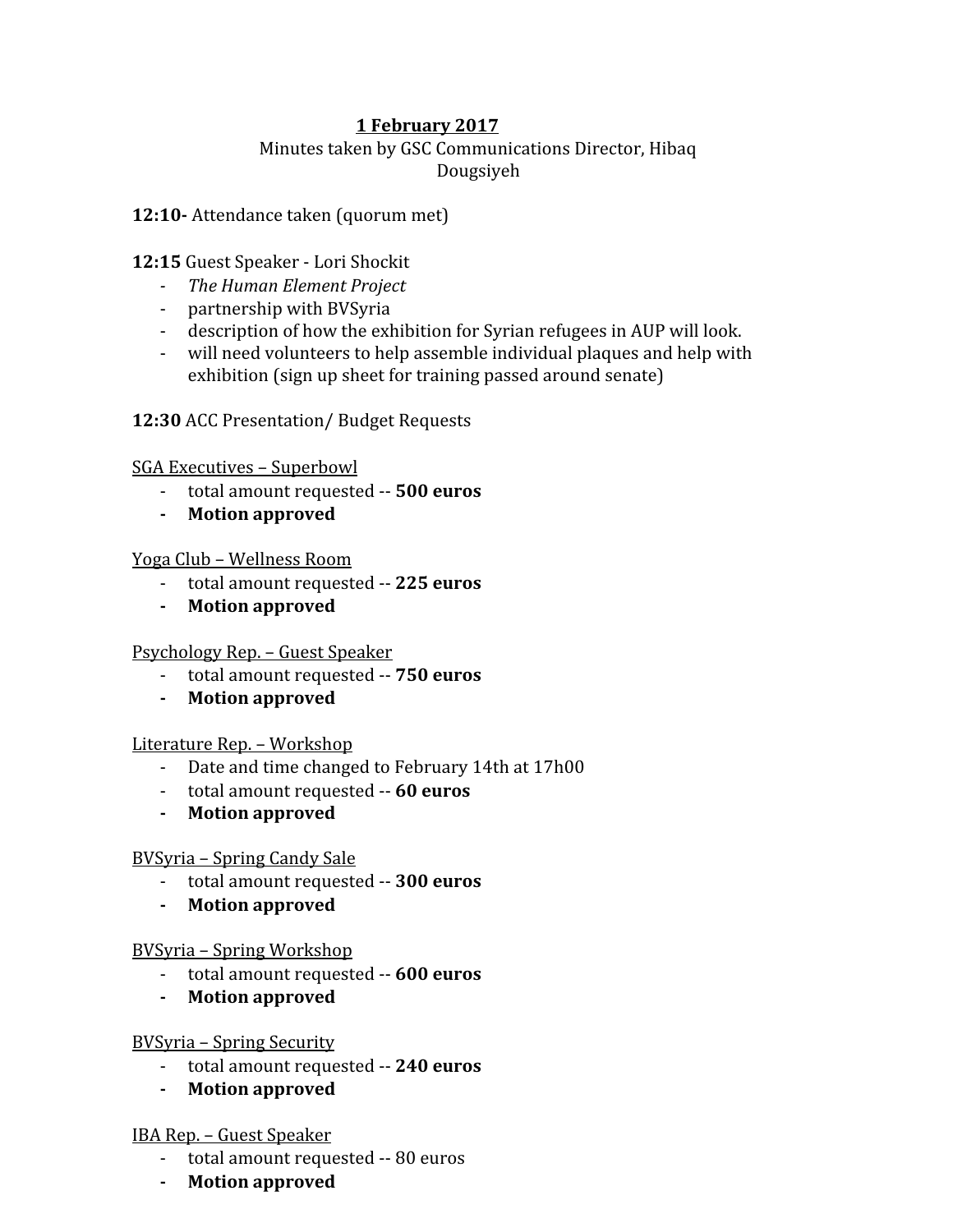#### **13:05** Social Committee

past and upcoming events

- Film Screening: How to rock
- International Student Soiree: Friday Feb 3, 2017.
- Career and Internship Workshop
- Superbowl: Sunday Feb 5., 2017.
- **13:10** Careers Committee
	- check out the facebook page for the careers/internship dept.
	- Majors Fair update. March 7, 2017. Needs volunteers.
	- Department Reps. should reach out to Department heads about the Majors Fair.
- **13:14** New Business/Announcements

# Bonding Trip

- Setting Date: Possibly February 25th
- Senators are to send in ideas for bonding trip (by Monday)

# Charity Week

- brainstorming session next week

# IT Services/library

- IT services demonstrated how to access your SGA email in your phone. Will pass on info in recap email.
- information on library hours and PL building being open and an option for studying (computer room).

# International Student Soiree

- information on volunteer sign up.

# **13:27 - Senate Adjourned**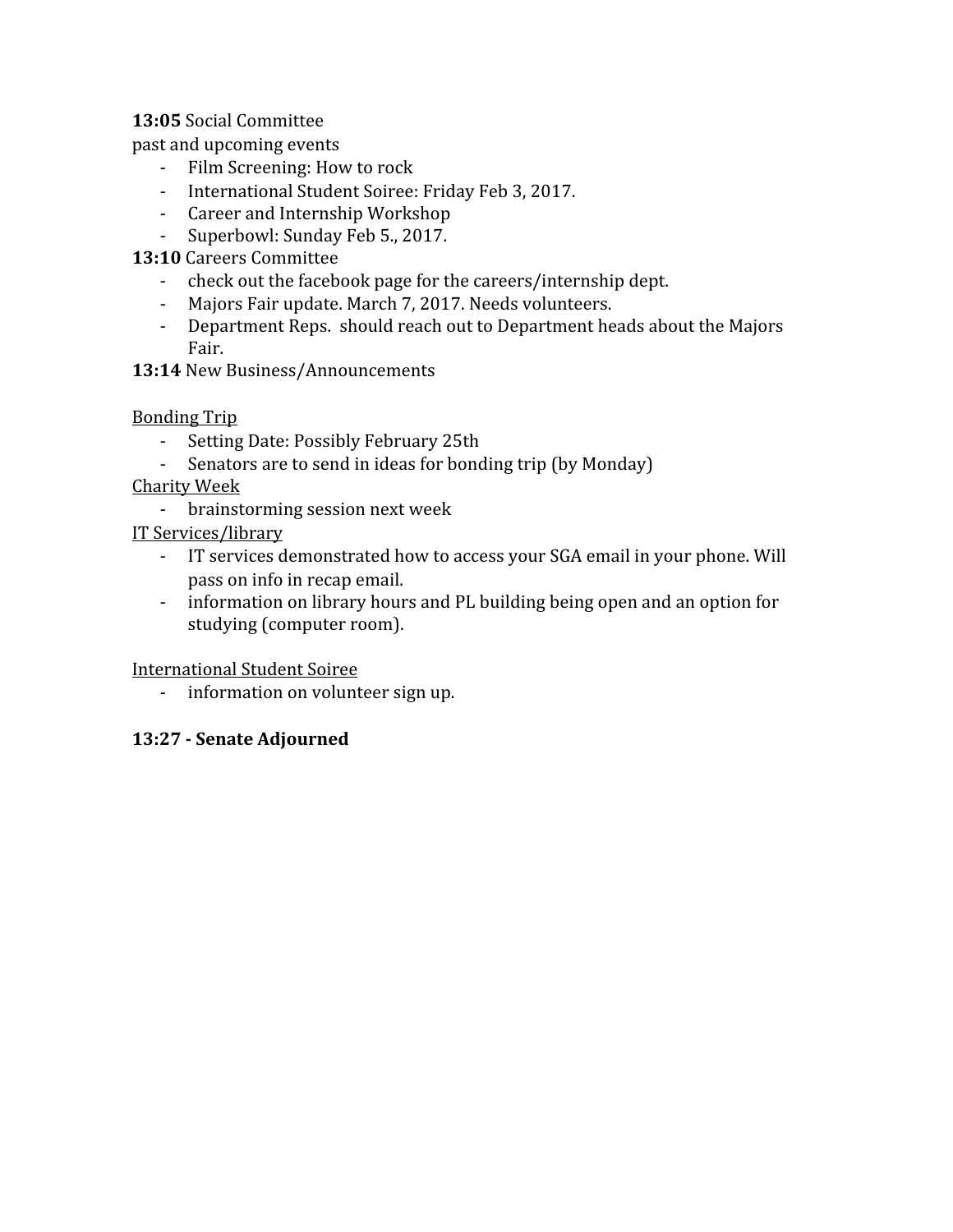

# Senate Session: Wednesday 1<sup>st</sup> February 2016



# **ACC Budget Requests**

| On behalf of                        | Purpose                    | <b>Amount R</b><br>kequestec | Amount allocatec |
|-------------------------------------|----------------------------|------------------------------|------------------|
| Amelia Harvey - SGA                 | Superbowl                  | 500£                         | 500£             |
| Marly Phillips Nicol & Keili Trahan | Wellness room supplies     | 225 €                        | 225 €            |
| McCarthy - Yoga Club                |                            |                              |                  |
| Victoria Lewis - Psychology Dept.   | Guest speeker              | 750 €                        | 750 €            |
| Danica Cortez-Literature Dept.      | Technology workshop        | 309                          | 909              |
| Nepi Dzhaprajlova - BV Syria        | Valentine's day Candy Sale | 300£                         | 300 £            |
| Nepi Dzhaprajlova - BV Syria        | Spring workshops           | 9009                         | 900€             |
| Nepi Dzhaprajlova - BV Syria        | Security costs             | 240£                         | 240£             |
| Nebi Dzhabrailova - IBA Dept        | Entrepreneurship talk      | 308                          | 308              |

Verified

Maria Rodriguez, USC Vice President

Petra Kroupova, SGA Treasurer

MOAN

Kevin Fore, Dean of Student Development

Hibaq Dougsiyeh, GSC Communications Director

Rosie Brand, GSC Vice-President